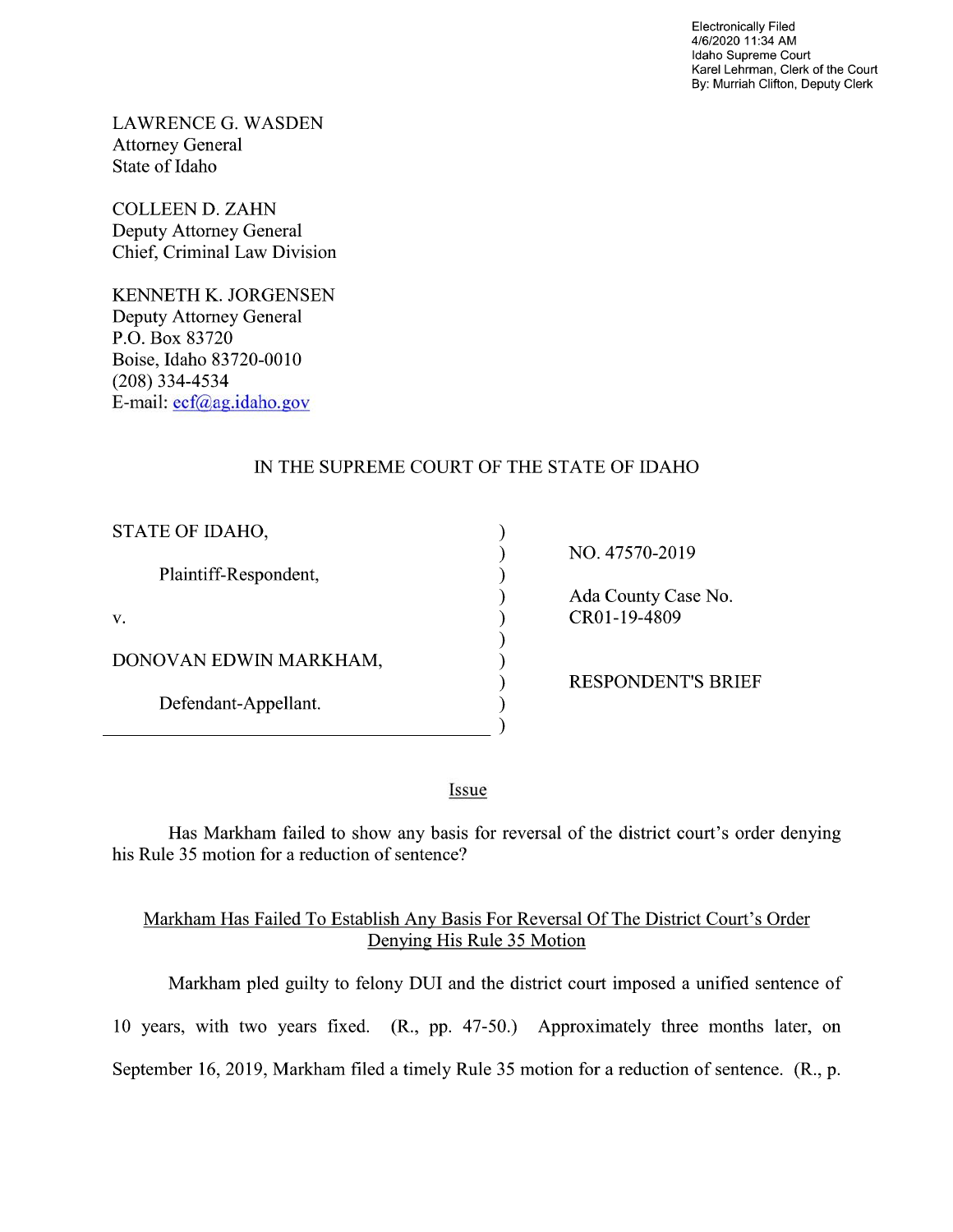54.) On October 22, 2019, the district court entered an order denying Markham's Rule 35 motion, noting that the motion was "a bare plea for leniency, offering nothing in the way of new information and no argument or evidence showing that the sentence was unreasonable as imposed in light of the purposes of sentencing." (R., pp. 57-60.) Markham filed a notice of appeal timely only from the district court's order denying his Rule 35 motion. (R., pp. 61-64.)

Mindful of legal authority that forecloses his argument, Markham asserts that the district court abused its discretion by denying his Rule 35 motion for a reduction of sentence because, as stated at sentencing, he accepted responsibility, he has mental health issues, he is "a college graduate and veteran, and he worked at the Idaho Youth Ranch for four years," and he "explained his plan for addressing his drinking problem and social anxiety" to the district court. (Appellant's brief, pp. 4-5.) Markham has failed to establish any basis for reversal 0f the district court's order denying his Rule 35 motion.

If a sentence is within statutory limits, a Rule 35 motion is merely a request for leniency, which is reviewed for an abuse of discretion. State v. Brunet, 155 Idaho 724, 729, 316 P.3d 640, 645 (2013) (citing State v. Huffman, 144 Idaho 201, 203, 159 P.3d 838, 840 (2007)). A Rule 35 motion "does not function as an appeal of a sentence." Id. Thus, "[w]hen presenting a Rule 35 motion, the defendant must show that the sentence is excessive in light of new or additional information subsequently provided to the district court in support of the Rule 35 motion." Id. Absent the presentation of new evidence, "[a]n appeal from the denial of a Rule 35 motion cannot be used as a vehicle to review the underlying sentence." Id. at 729-30, 316 P.3d at 645– 46; State V. Carter, <sup>157</sup> Idaho 900, 903, <sup>341</sup> P.3d 1269, <sup>1272</sup> (Ct. App. 2014).

Markham did not appeal the judgment of conviction in this case, and he provided no new or additional information in support of his Rule 35 motion for a reduction of sentence. (R., pp.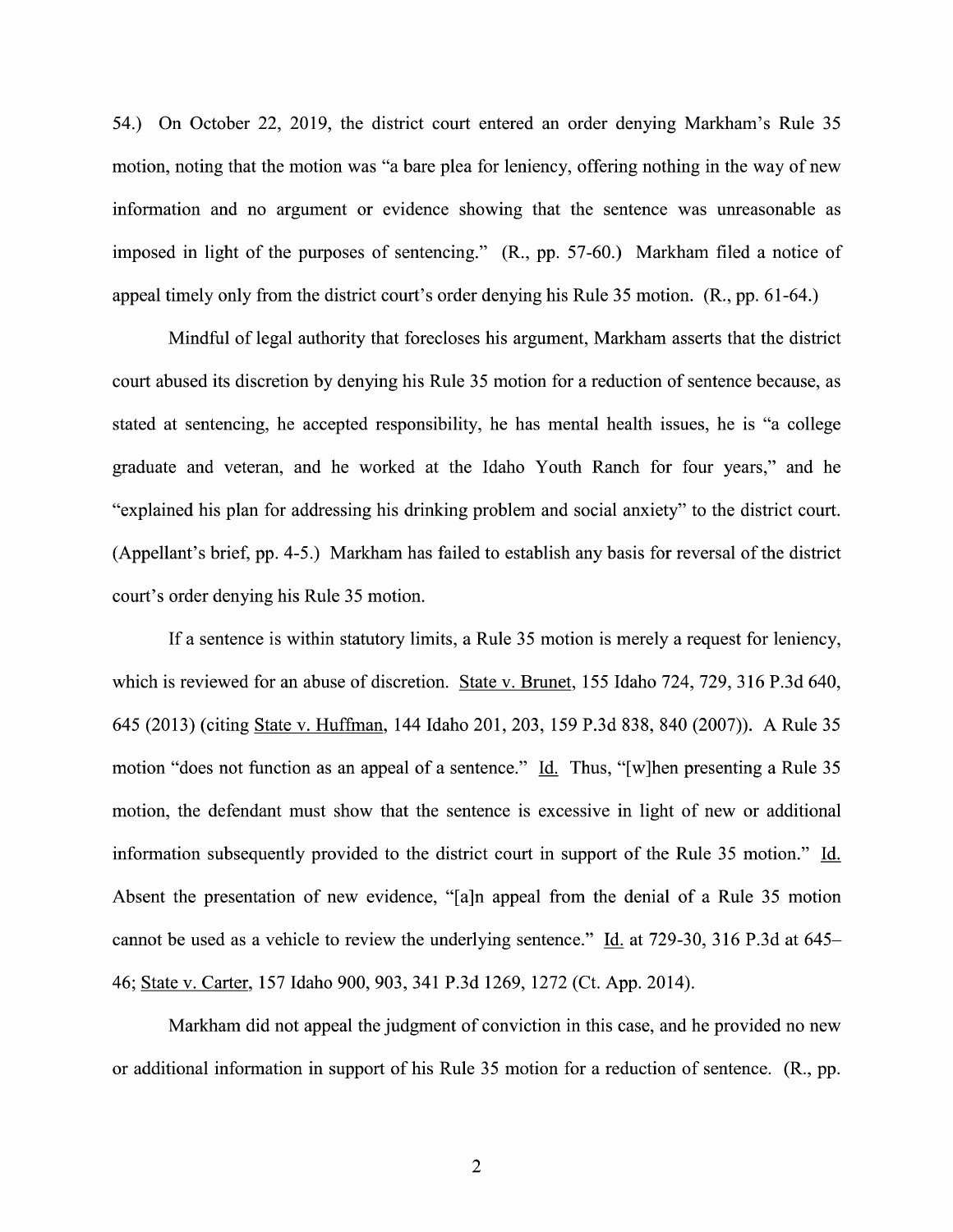54-59.) On appeal, Markham acknowledges that he provided no new information in support of his Rule 35 request for leniency, but nevertheless argues that the district court abused its discretion by denying his Rule 35 motion in light of information that was before the district court at the time 0f sentencing. (Appellant's brief, pp. 1, 4-5.) Because Markham presented no new evidence in support of his Rule 35 motion, he failed to demonstrate in the motion that his sentence was excessive. Having failed to make such a showing, he has failed to establish any basis for reversal 0f the district court's order denying his Rule 35 motion for reduction 0f sentence.

## Conclusion

The state respectfully requests this Court to affirm the district court's order denying Markham's Rule 35 motion for reduction of sentence.

DATED this 6th day of April, 2020.

\_/s/ Kenneth K. Jorgensen KENNETH K. JORGENSEN Deputy Attorney General

VICTORIA RUTLEDGE Paralegal